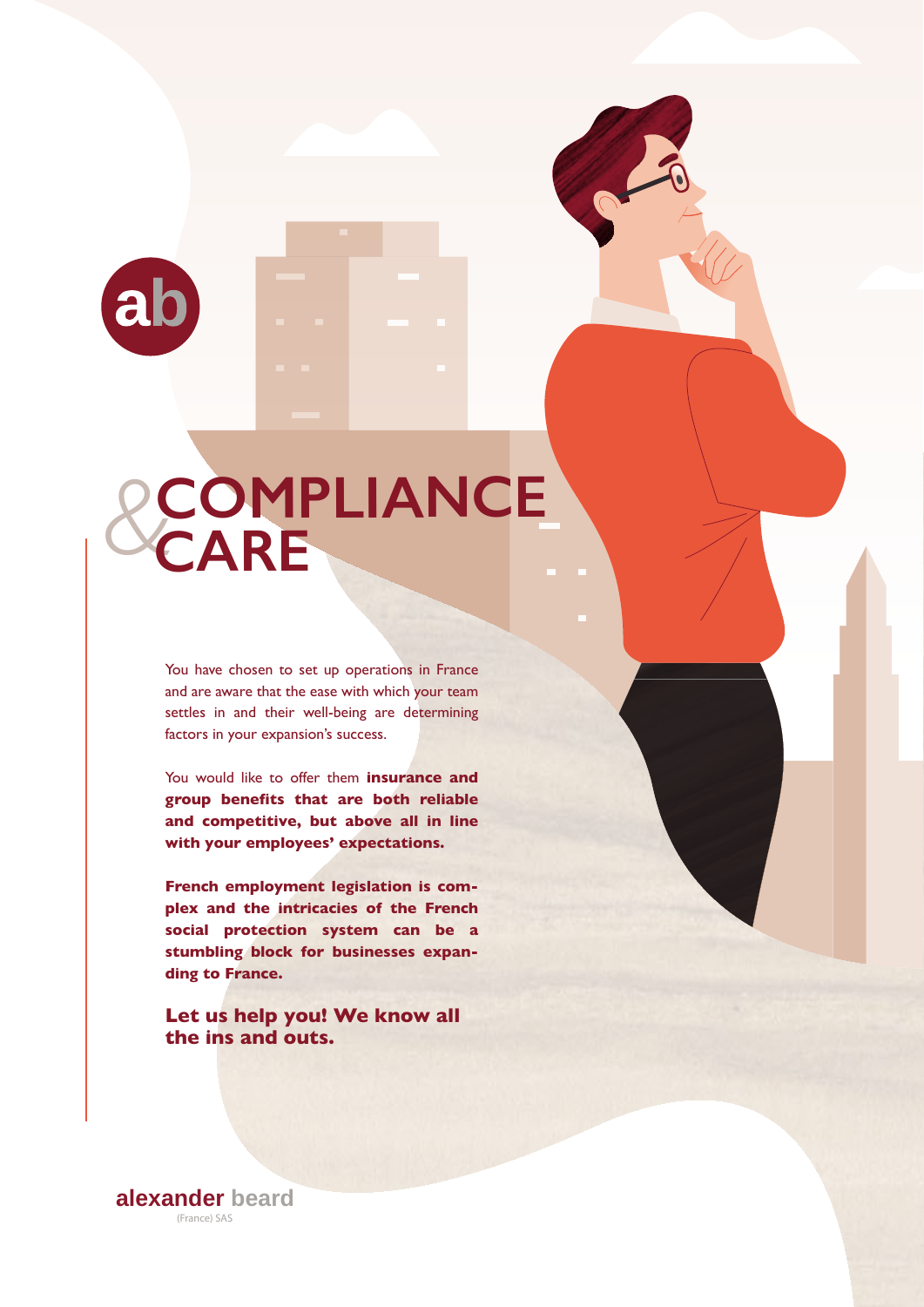That's a mindset we naturally share with our consultants' team, who specializes in how best to support the employees of American businesses expanding to France.

While some see the legal obligations of French employment law as a constraint, we see them as anything but! Thanks to our comprehensive understanding of the French system, **we can transform the French legal framework into an asset for your company**. By working to harmonize our respective systems, we design an **employee benefit package** for you that most closely coheres with your specifications and appeals the most to your employees.

# BRINGING YOUR EMPLOYEE BENEFITS POLICY INTO COMPLIANCE WITH FRENCH LAW

# **WE SET OURSELVES APART BY OUR RESOLUTELY POSITIVE AND OPTIMISTIC ATTITUDE**

We help you to adopt specific solutions that will enable your team to prepare for retirement with peace of mind and confidence, within a tax-efficient framework

**Healthcare**

We will design the supplementary healthcare plan best tailored to your employees' needs



# **1 Disability and Life Insurance**

We design disability and life insurance plans to protect your employees and your company from the financial risks that come with life's uncertainties: death, short- and long-term disability, permanent disability, recovery from addiction

Your account manager will be the main ally of your operations in France, helping you to define your requirements clearly so as to provide **a tailor-made, legally secure plan that appeals to your employees**. He is constantly monitoring the French market and will bring forward proposals throughout our working relationship, enabling you to broaden your offerings to your employees.

**2**

#### **Retirement 3**

Your employees can enjoy dining, travel, cultural, leisure, sports and other benefits and personal services through our customizable and continually updated catalogue of contemporary offers to brighten their daily lives and those of their friends and family



*Think of us as the continuation of your HR department. We facilitate relations between all stakeholders and ensure compliance in all regulatory aspects while continually expanding our portfolio of offerings so as to provide you with ever more innovative group benefits. Our role is to free up precious time for you to focus on your development.*

*Emmanuel Louro Account Manager ABG France*

The aim of this innovative, proactive attitude is to **consolidate your brand as an employer in order to attract and retain talent**.

# **CLEAR GUIDANCE FOR MANAGERS**



Protecting your employees during their professional travel (including international travel) and providing you with civil and criminal liability coverage



**6**

# **Other group benefits**

**5**

- **Guaranteed legal compliance**
- **Ensured risk management**
- **Freedom from administrative formalities**
- **Time-savings for your management team**
- **Budget optimization**

*SECURITY & CONFIDENCE*

# **4 Employee savings**

Optimize additional remuneration tools to give your employees a stake in the company's performance

# **Employee benets**

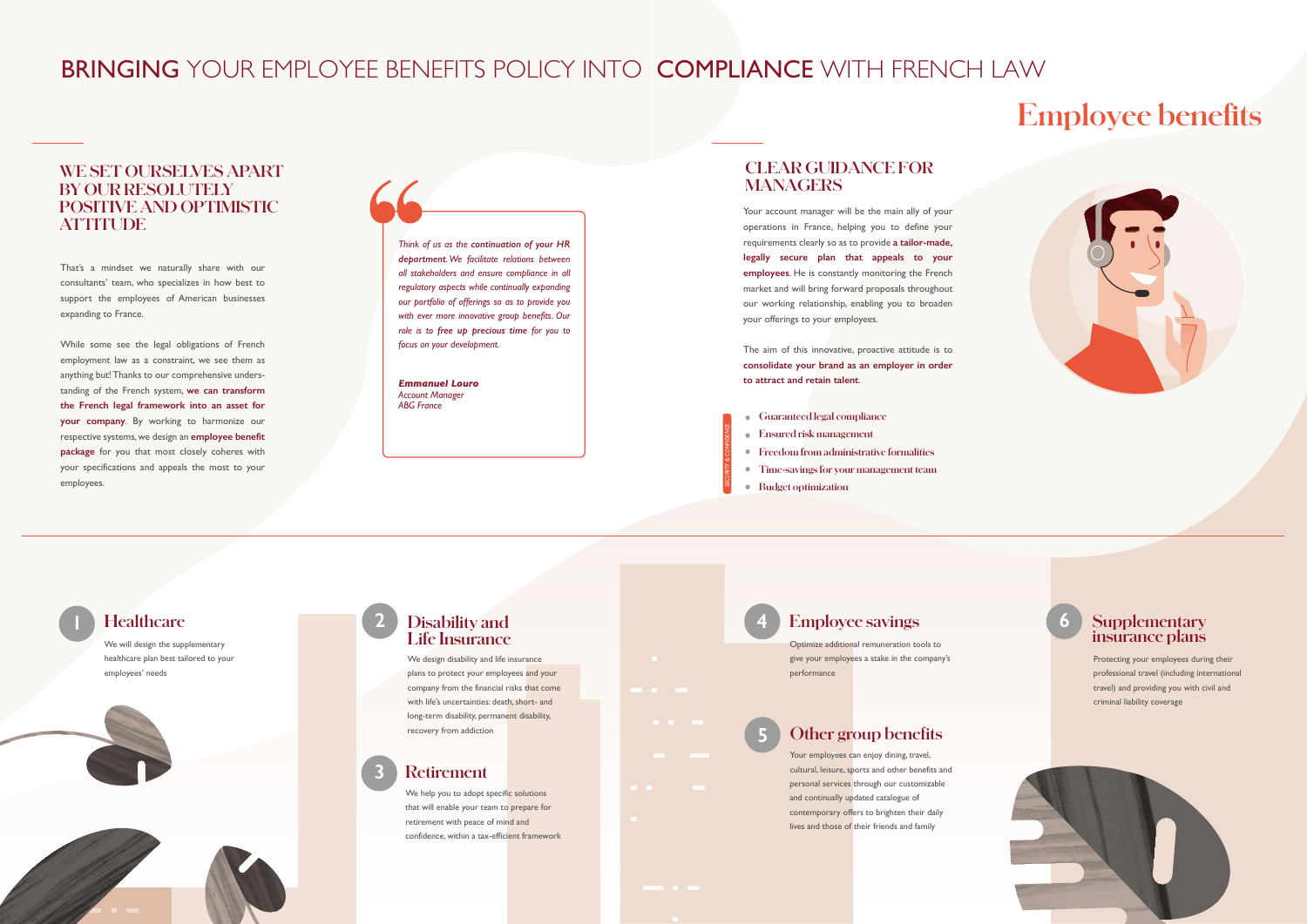According to market studies conducted by the online job-search platform Glassdoor, **the benefits companies offer are the 2nd most important factor job seekers look at**.

# ATTRACTING & RETAINING TALENTS

...of decision makers asked said it was important to improve employee engagement **by 2020**. *(Source : Markess by exaegis)*



# A ONE-STOP SHOP FOR YOUR EMPLOYEES

...of Millennials feel that **well-being at work** is the number-one criterion in selecting an employer. *(Source : Etude IPSOS / EBG, 2016)*

**80%**

Creating an environment conducive to personal development is key. It's what drives the highest performing companies : investing in **engagement**, improving the **quality of life** at work and **enhancing employee experience**.

**We help your employees** by carefully listening to what they need, thoroughly understanding their expectations, giving them pragmatic advice, and **customizing their benefits package throughout the term of their contract**.

- Customized offerings
- **Assistance with administrative formalities**
- **Package of tailored plans at the best price**
- **Hotline open seven days a week and toll-free number**
- **First-rate responsiveness in managing their benefits.**

Specialists in providing benefits support to American companies and their employees in France

Your employees will benefit from our **service-minded approach**, whether it is taking care of their administrative formalities, registering them with the French health service, optimizing their employee savings, or providing them with innovative leisure benefits.

*Building on our experience in benefits support and the services we provide to our clients specializing in the technology sector, we draw inspiration from Silicon Valley companies to bring your employees in France innovative, original and even entirely new benefits.*

*François Chatot Employees' Private Advisor ABG France*

# **ABG FRANCE, THE BEST PARTNER FOR YOUR EMPLOYEE BENEFITS' STRATEGY**

#### **Skilled**

## **Accurate**

Comprehensive understanding of the French legal framework ensuring detailed, relevant and clear answers to highly technical questions

## **Creative**

#### **Individual support**

*TRANSPARENCY & PEACE OF MIND*

ù.

Varied and original group benefits that contribute to building your brand as an employer

# **•** Responsive

A service-minded culture for customized benefits management both for managers and employees